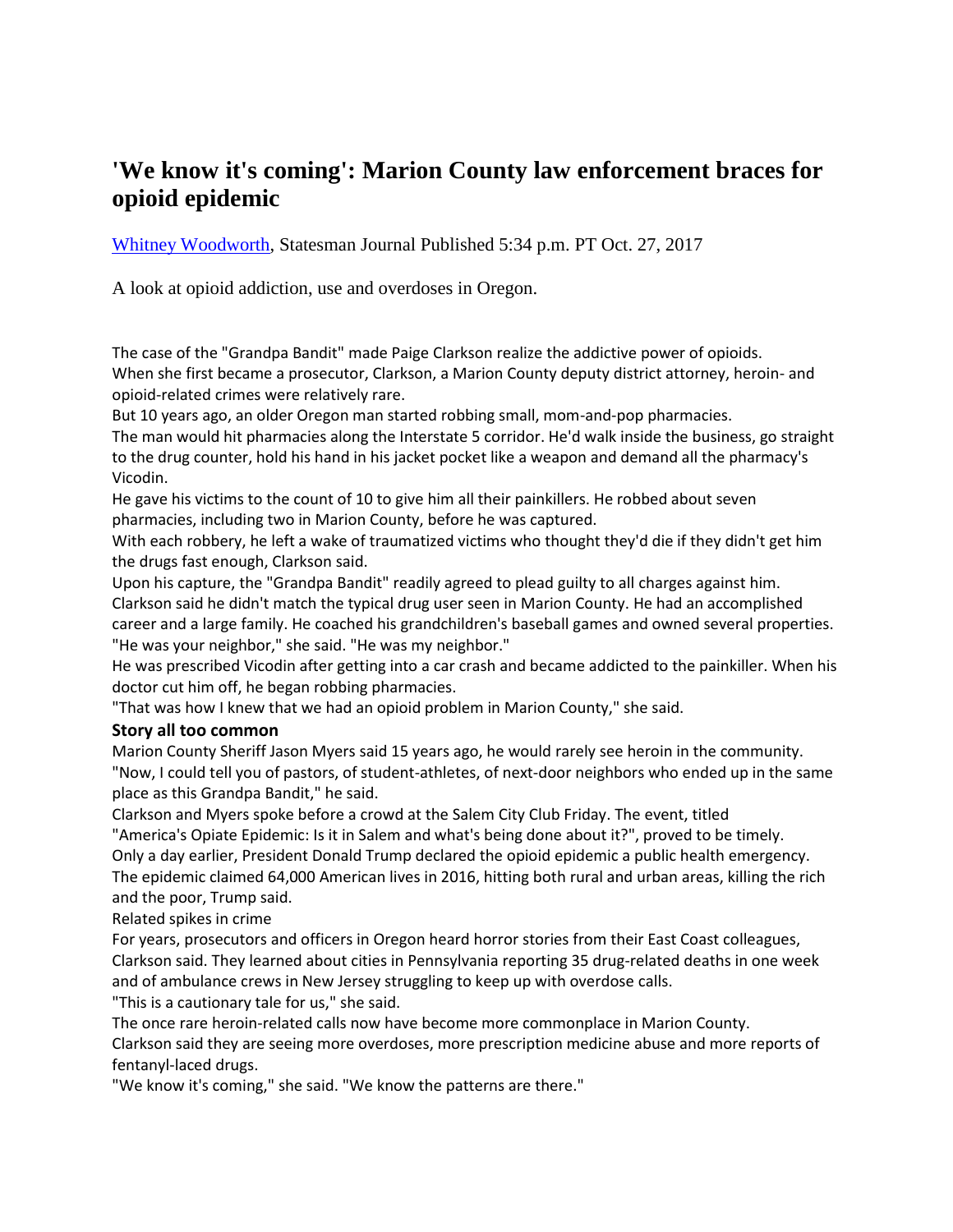It is up to leaders, law enforcement and the community to decide how to fight the epidemic, Clarkson added.

Spikes in violent crimes like homicide and robbery tend to follow spikes in drug addiction, as do increases in property crimes. Myers said addicts will often commit identity theft, burglaries and theft to fund their drug habits.

"We know this could bring a criminal crisis," Clarkson said.

In the past, the tough-on-crime "War on Drugs" approach would often lead to jail time and felony convictions for those struggling with addictions.

She said using the criminal justice system to treat a public health problem like addiction has proven to be expensive and ineffective.

"What we've learned — and it's taken us a little bit of time in law enforcement — is that we can't arrest our way out of homelessness, we can't arrest our way out of mental illness and we can't arrest our way out of addiction," Myers said.

## **A new approach**

Public safety is the top priority for prosecutors and law enforcement. Criminal convictions are often the best option for keeping communities safe and holding people accountable.

Sometimes, however, convicting people struggling with a public health issue like addiction can worsen the problem, Clarkson said. Convictions and incarceration can be a barrier to housing, employment and keeping families together.

"As law enforcement officials, we really need to question ourselves and ask: Do we need to convict that person to solve the problem?" Clarkson said.

Or, she asked, are there other resources, like housing and treatment, that could be used to actually address the root of the problem.

Instead of being a barrier, law enforcement can serve as a bridge to these resources, Myers said. They can catch people "upstream" and get them into treatment before they fall too deeply into addiction, as well as working with health services to help chronic, "downstream" addicts.

This different approach will be costly, Clarkson said. Funding is sorely needed for transitional housing, Naloxone for overdoses, public education, treatment and a sobering center, which the greater Salem

area does not have.

But by keeping people out of jail, away from the cumbersome criminal justice system and involved in the community, the measures could ultimately be cost-saving, Clarkson said.

Millions of Americans are harmed by the opioid epidemic, which involves abuse of drugs such as oxycodone. (Photo: Patrick Sison/AP)

"This is a community effort," Myers said. "It takes all us working together. At the end of the day... we probably all know somebody in our family that either suffers from a mental health condition or an addiction."

*For questions, comments and news tips, email reporter Whitney Woodworth at wmwoodwort@statesmanjournal.com, call 503-399-6884 or follow on Twitter @wmwoodworth*

## **By the numbers**

From 2012 to 2016, 66 opioid overdose deaths were reported in Marion County.

During the same time period, 15 overdose deaths were reported in Polk County.

An average of three Oregonians die every week from a prescription drug overdose.

The most common prescription drugs involved in overdoses include:

Methadone

Oxycodone

Hydrocodone

In 2013, one in four Oregonians received a prescription for opioid medications.

In 2015, Oregon ranked #2 among states for non-medical use of pain relievers.